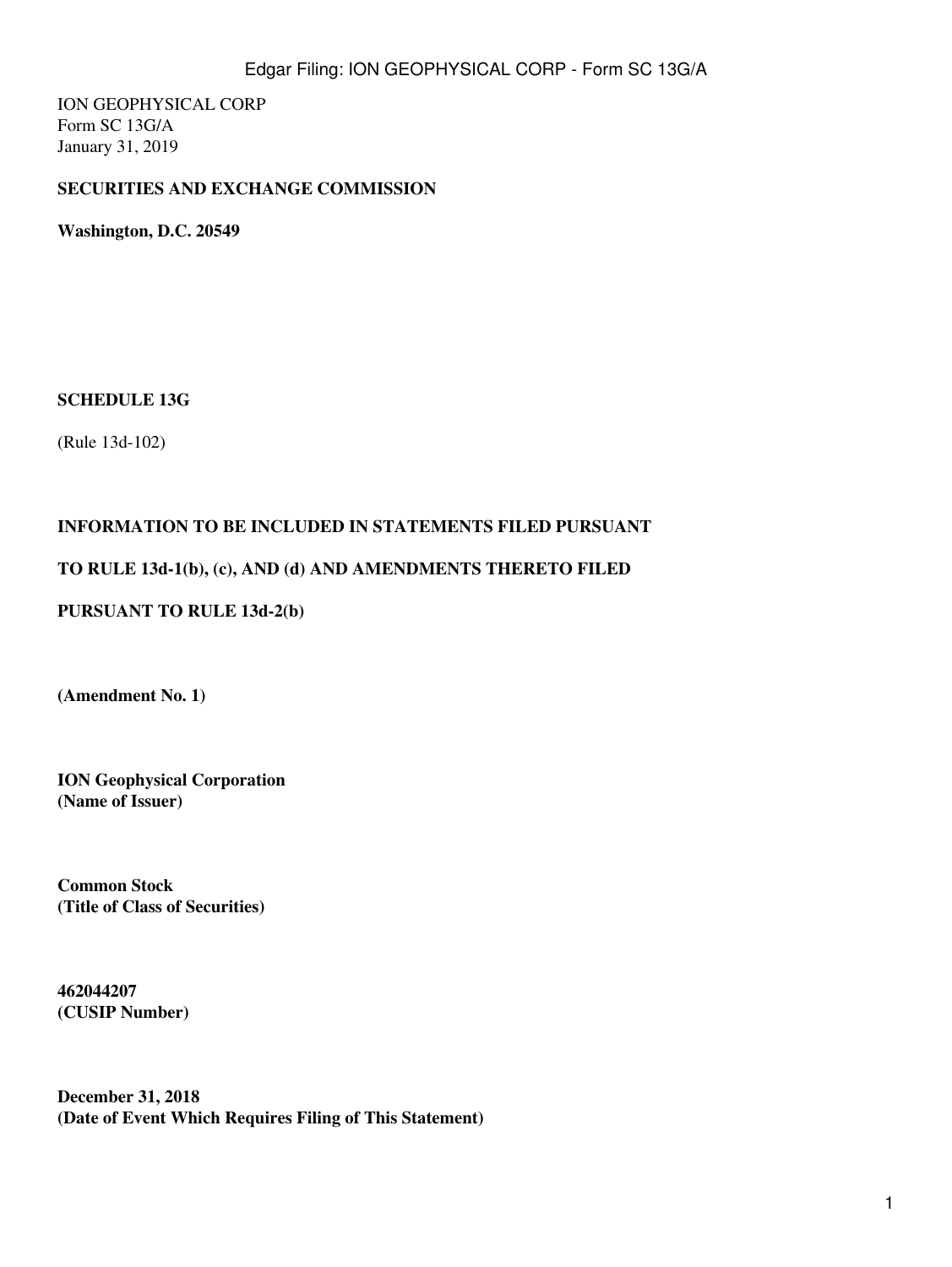Check the appropriate box to designate the rule pursuant to which this Schedule is filed:

[ ] Rule 13d-1(b)

[X] Rule 13d-1(c)

[ ] Rule 13d-1(d)

\* The remainder of this cover page shall be filled out for a reporting person's initial filing on this form with respect to the subject class of securities, and for any subsequent amendment containing information which would alter the disclosures provided in a prior cover page.

The information required in the remainder of this cover page shall not be deemed to be "filed" for the purpose of Section 18 of the Securities Exchange Act of 1934 or otherwise subject to the liabilities of that section of the Act but shall be subject to all other provisions of the Act (however, see the *Notes*).

(Continued on following pages)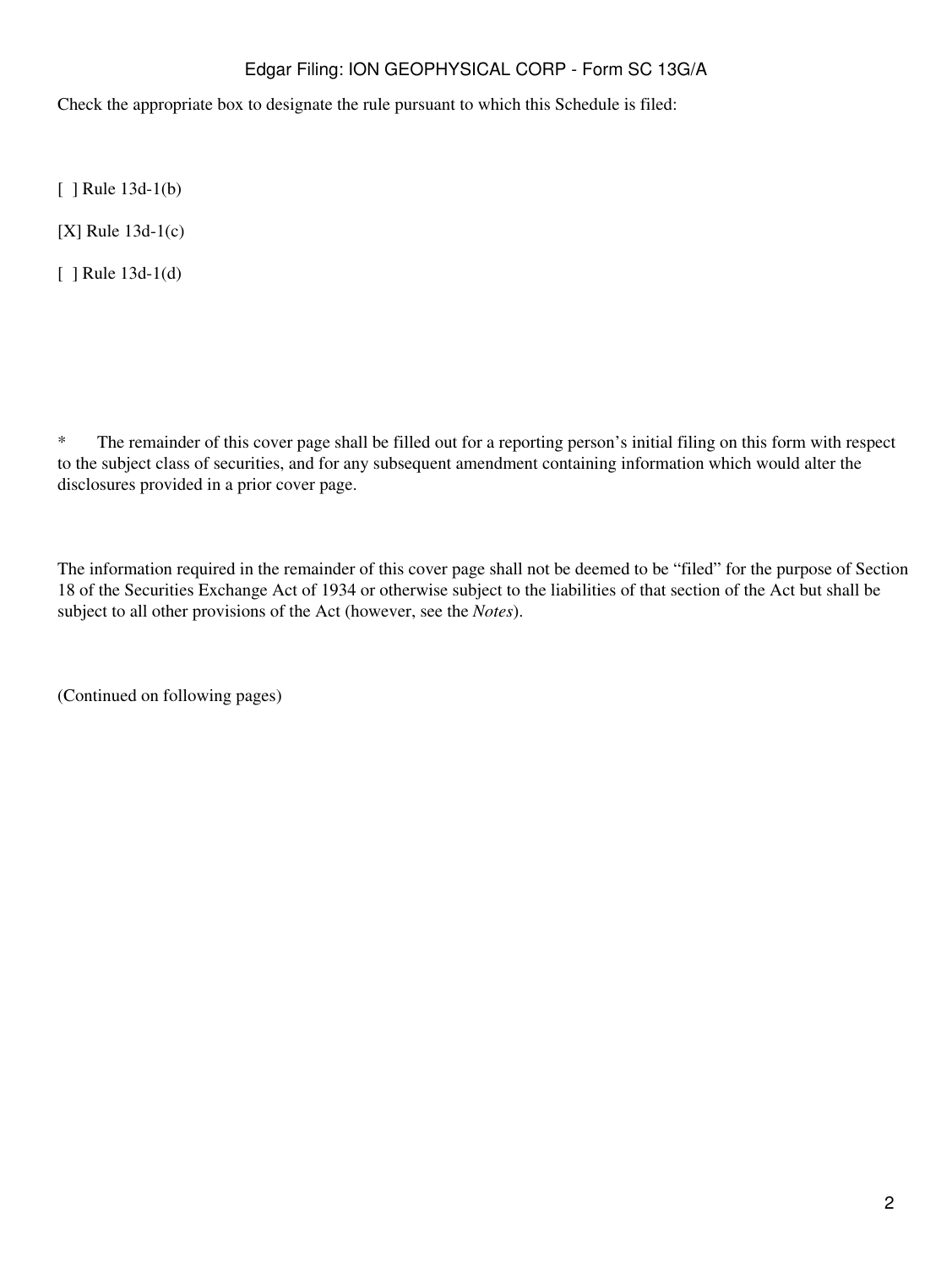CUSIP NO. 462044207 **13G** Page 2 of 5 Pages

## **1** NAMES OF REPORTING PERSONS

Rajay Bagaria

#### CHECK THE APPROPRIATE BOX IF A MEMBER OF A GROUP

- **2** (a) [ ]
	- (b) [ ]
- **3** SEC USE ONLY

#### **4** CITIZENSHIP OR PLACE OF ORGANIZATION

#### UNITED STATES OF AMERICA

| NUMBER OF            | 5 SOLE VOTING POWER          |
|----------------------|------------------------------|
| <b>SHARES</b>        |                              |
| <b>BENEFICIALLY</b>  |                              |
| <b>OWNED BY EACH</b> |                              |
| <b>REPORTING</b>     | 9.450 shares of Common Stock |
| PERSON WITH          | <b>6 SHARED VOTING POWER</b> |

692,803 shares of Common Stock

**7** SOLE DISPOSITIVE POWER

9,450 shares of Common Stock

**8** SHARED DISPOSITIVE POWER

692,803 shares of Common Stock

**9** AGGREGATE AMOUNT BENEFICIALLY OWNED BY EACH REPORTING PERSON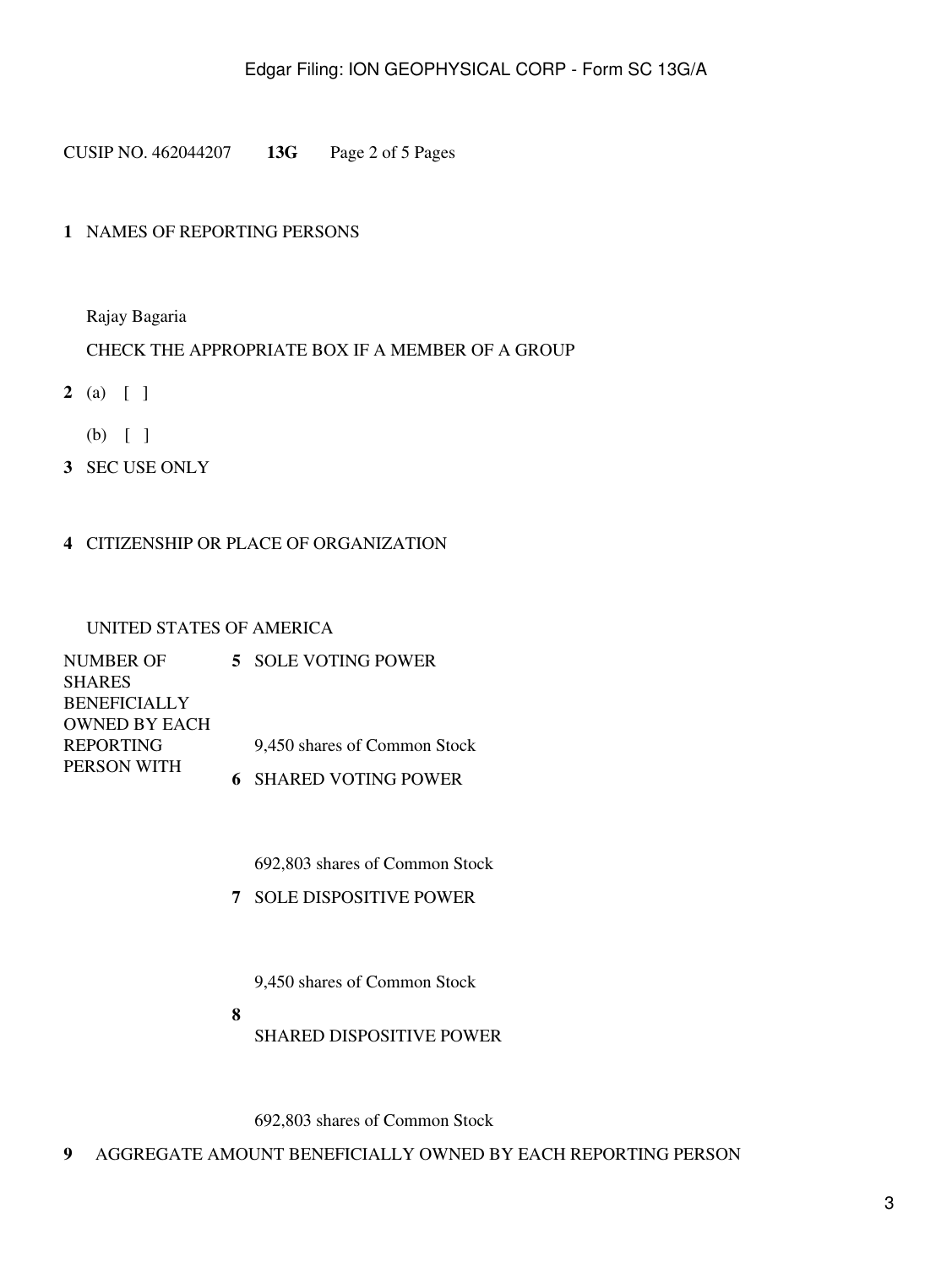702,253 shares of Common Stock

## **10** CHECK BOX IF THE AGGREGATE AMOUNT IN ROW 9 EXCLUDES CERTAIN SHARES

[ ]

## **11** PERCENT OF CLASS REPRESENTED BY AMOUNT IN ROW 9

5.02% of the outstanding shares of Common Stock

**12** TYPE OF REPORTING PERSON

IN (Individual)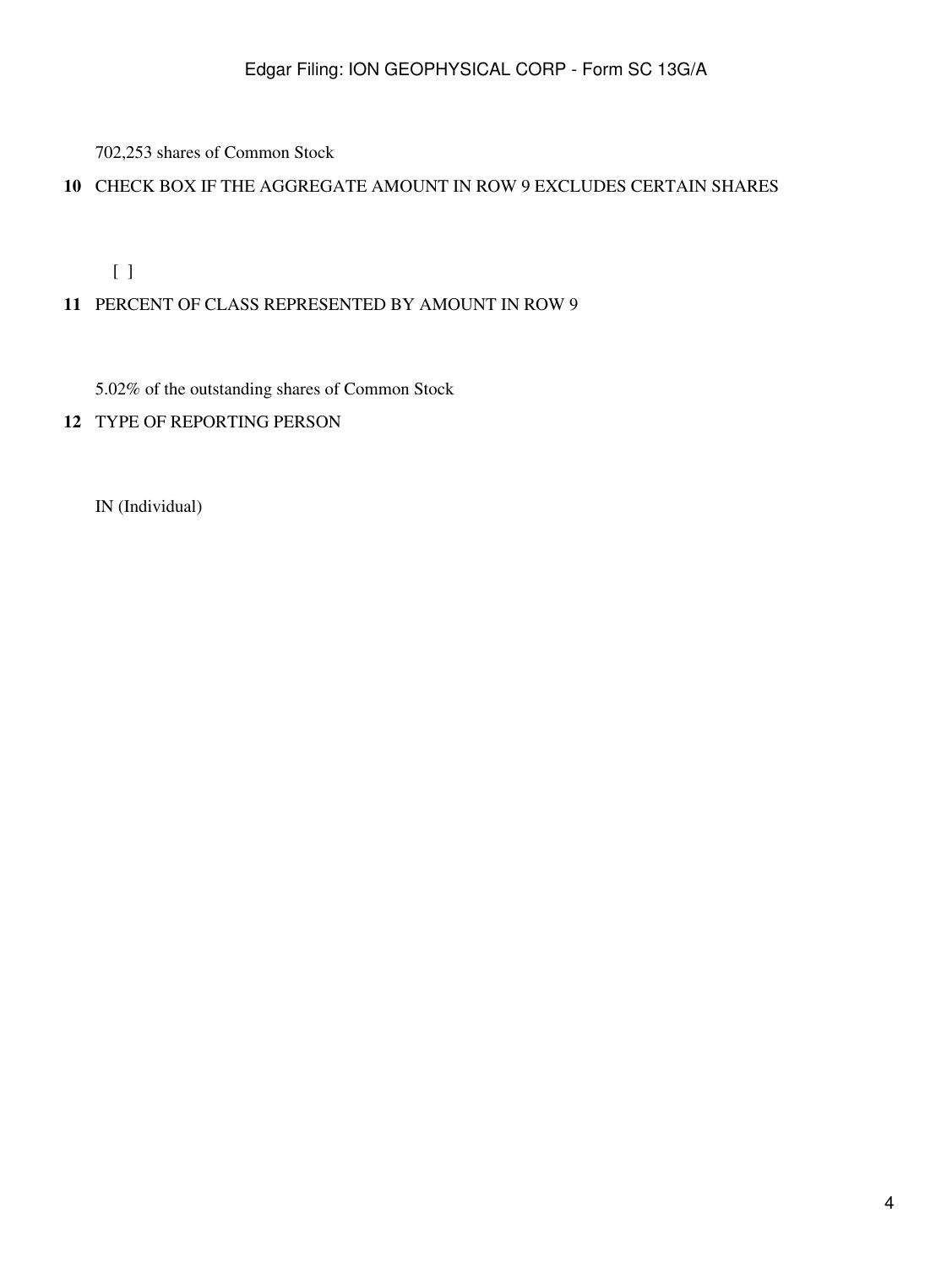#### Item 1. (a) **Name of Issuer:**

ION Geophysical Corporation (the "Issuer")

#### (b)**Address of Issuer's Principal Executive Offices:**

2105 City West Boulevard, Suite 100 Houston, TX 77042

#### Item 2. (a) **Name of Persons Filing:**

Rajay Bagaria

#### (b)**Address of Principal Business Office or, if None, Residence:**

For all persons filing:

1185 Avenue of the Americas, 39th Floor New York, NY 10036

#### (c) **Citizenship:**

Rajay Bagaria is a citizen of the United States

#### (d)**Title of Class of Securities:**

Common Stock

#### (e) **CUSIP Number:**

462044207

# Item 3.**If This Statement is Filed Pursuant to Rule 13d-1(b), or 13d-2(b) or (c), Check Whether the Person Filing is a:**

Not applicable.

#### Item 4. **Ownership.**

#### **Rajay Bagaria**

| (a) Amount Beneficially Owned: 702,253 |  |
|----------------------------------------|--|
|----------------------------------------|--|

(b) Percent of Class:  $5.02\%$ 

(c) Number of Shares to Which Reporting Person Has:

(i) Sole Voting Power: 9,450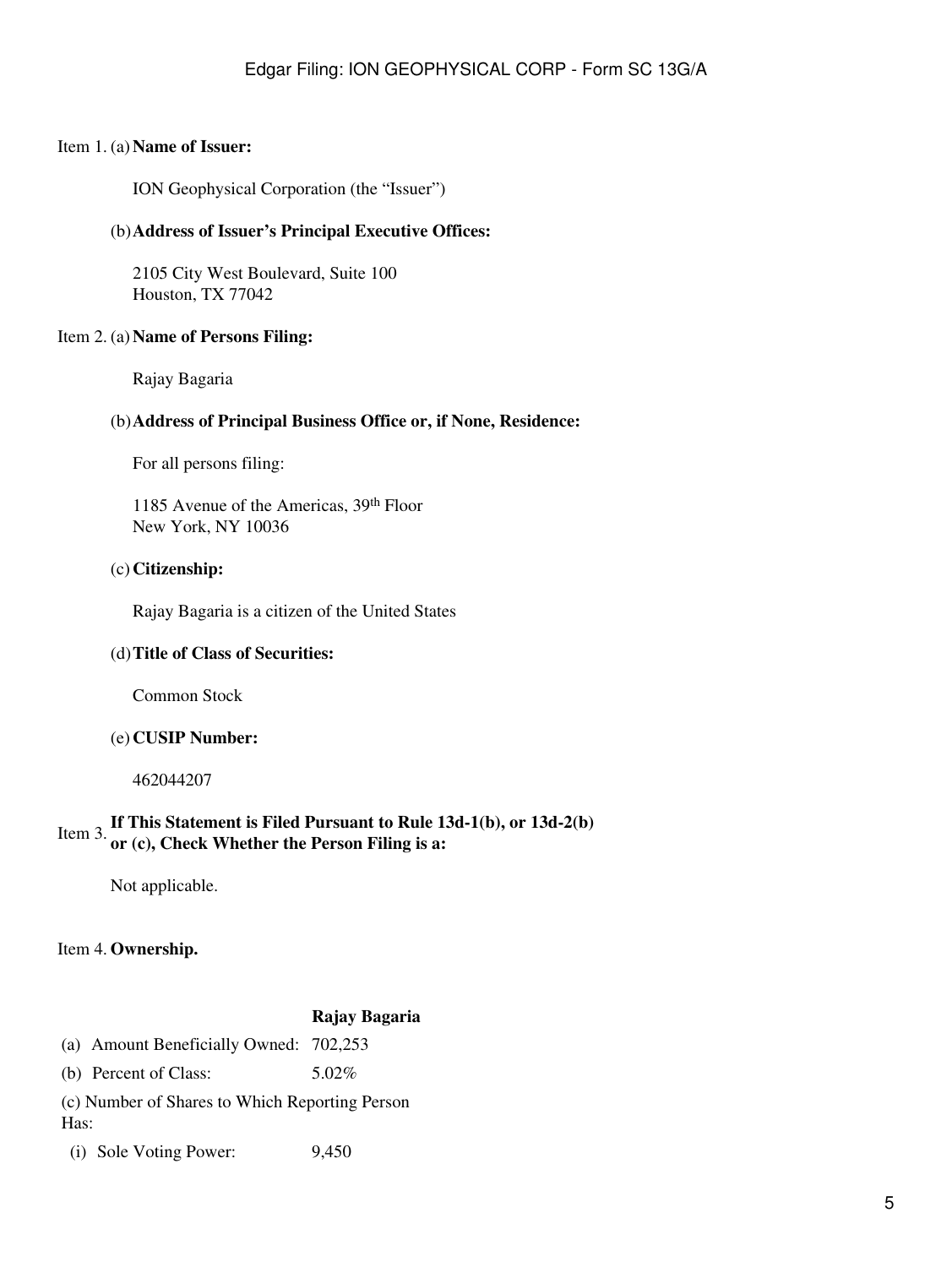- (ii) Shared Voting Power: 692,803
- (iii) Sole Dispositive Power: 9,450
- (iv) Shared Dispositive Power: 692,803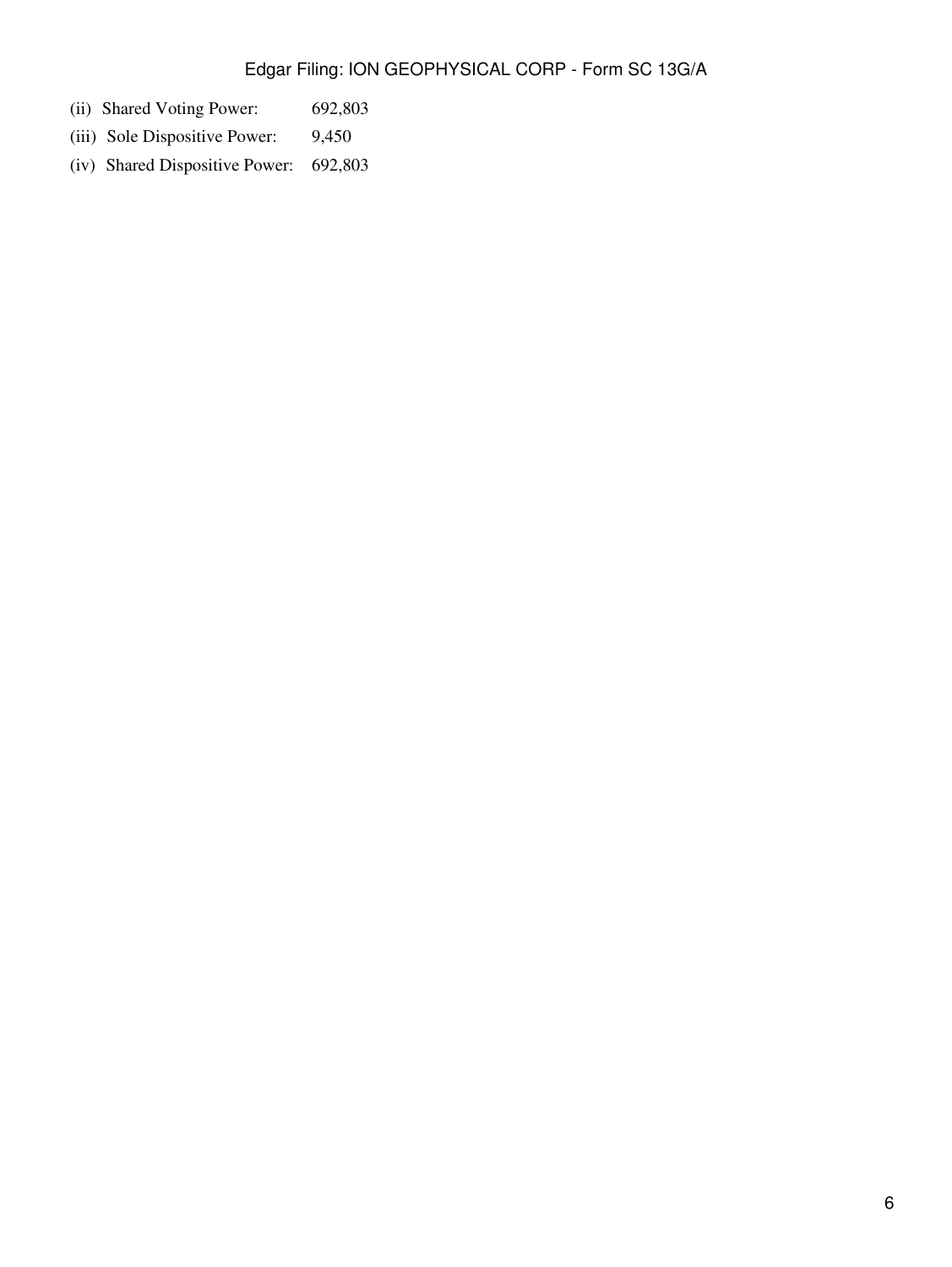The reported shares are the Issuer's common stock.

As of December 31, 2018, 692,803 of the reported shares are owned directly by private investment funds and separately managed accounts for which Wasserstein Debt Opportunities Management, LP, a New York limited partnership (the "Investment Adviser"), serves as the investment adviser. The general partner of the Investment Adviser is WDO Management GP, LLC (the "General Partner"). The Investment Adviser and General Partner could be deemed to be an indirect beneficial owner of these shares. Rajay Bagaria is a control person of the Investment Adviser and manager of the General Partner, and could be deemed to share such indirect beneficial ownership with the Investment Adviser and General Partner. Additionally, Mr. Bagaria personally owns shares of the Issuer, as described above.

#### Item 5. **Ownership of Five Percent or Less of a Class.**

If this statement is being filed to report the fact that as of the date hereof the reporting person has ceased to be the beneficial owner of more than five percent of the class of securities, check the following [ ].

#### Item 6. **Ownership of More than Five Percent on Behalf of Another Person.**

Not applicable.

#### Item **Identification and Classification of the Subsidiary That Acquired the Security Being Reported on by the** 7. **Parent Holding Company or Control Person.**

Not applicable.

#### Item 8.**Identification and Classification of Members of the Group.**

Not applicable.

#### Item 9. **Notice of Dissolution of Group.**

Not applicable.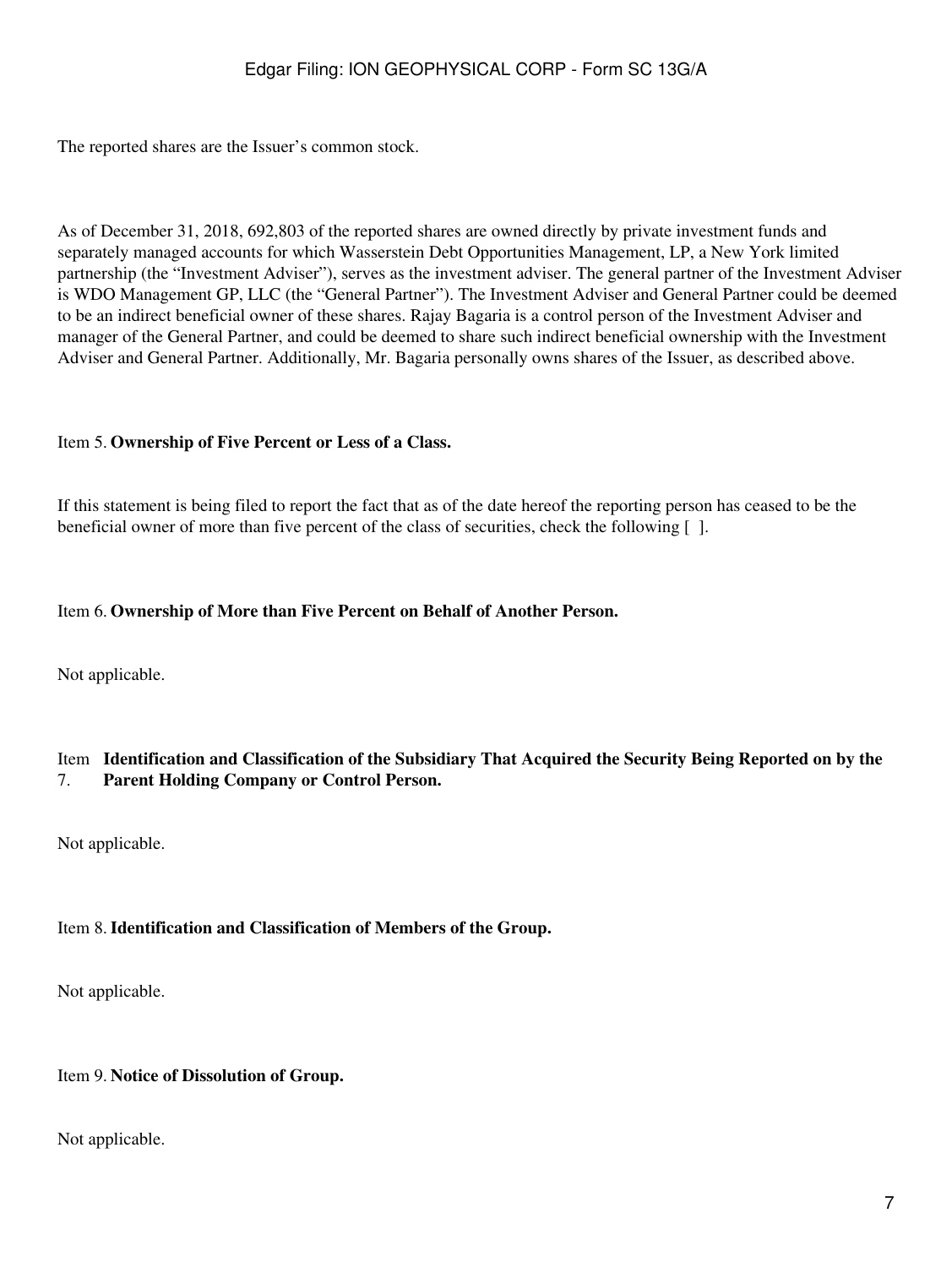## Item 10. **Certification.**

By signing below, each of the undersigned certifies that, to the best of his or its knowledge and belief, the securities referred to above were not acquired and are not held for the purpose of or with the effect of changing or influencing the control of the issuer of the securities and were not acquired and are not held in connection with or as a participant in any transaction having that purpose or effect.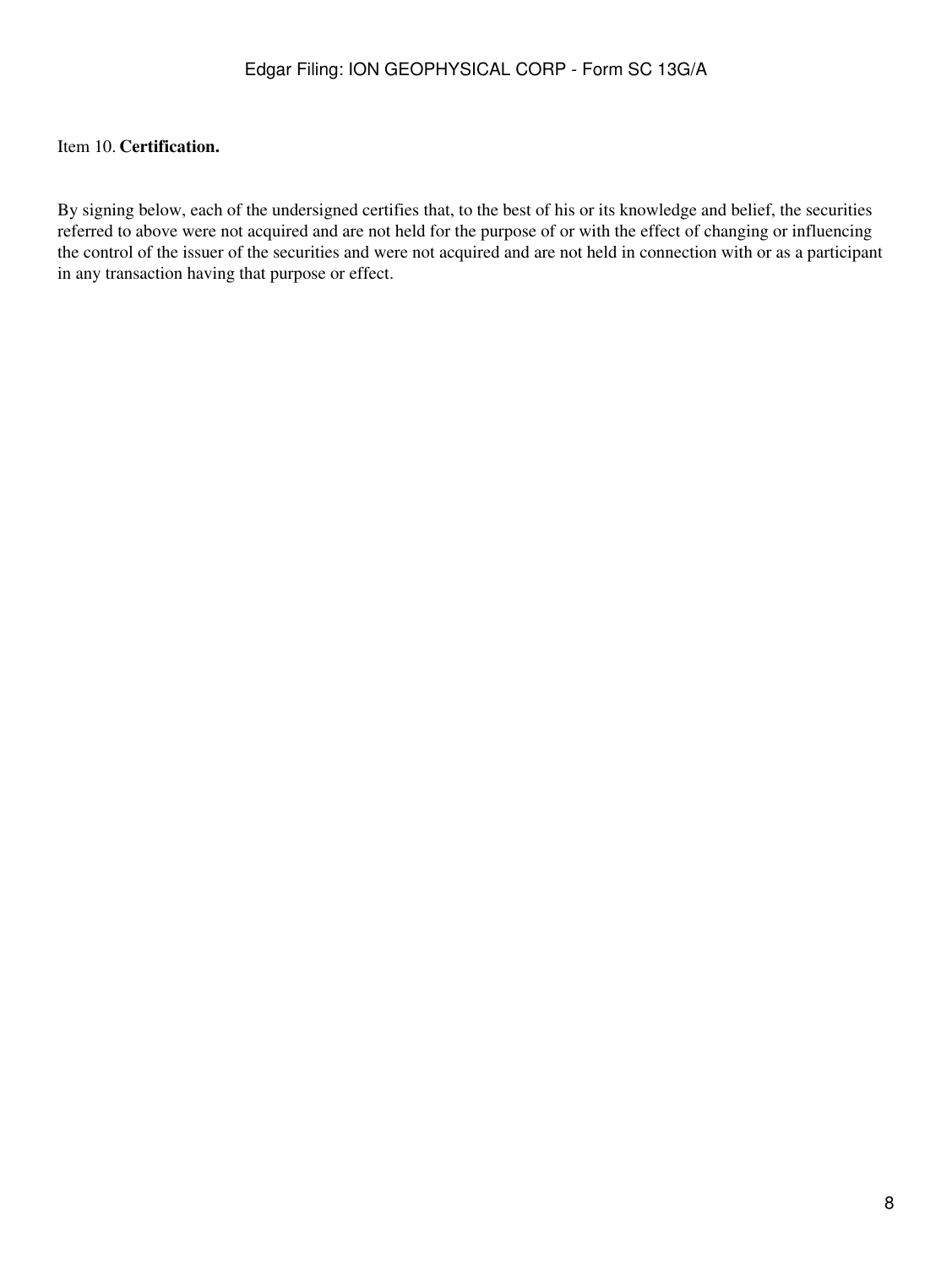## **Exhibits**

## **Exhibit 1**

With respect to the common stock of the Issuer, Mr. Bagaria previously filed a Schedule 13G jointly with Wasserstein Debt Opportunities Management, L.P., WDO Management GP, LLC, and Mr. Joseph Dutton. Effective as of this filing, Mr. Bagaria is no longer jointly filing with Wasserstein Debt Opportunities Management, L.P., WDO Management GP, LLC, and Mr. Dutton.